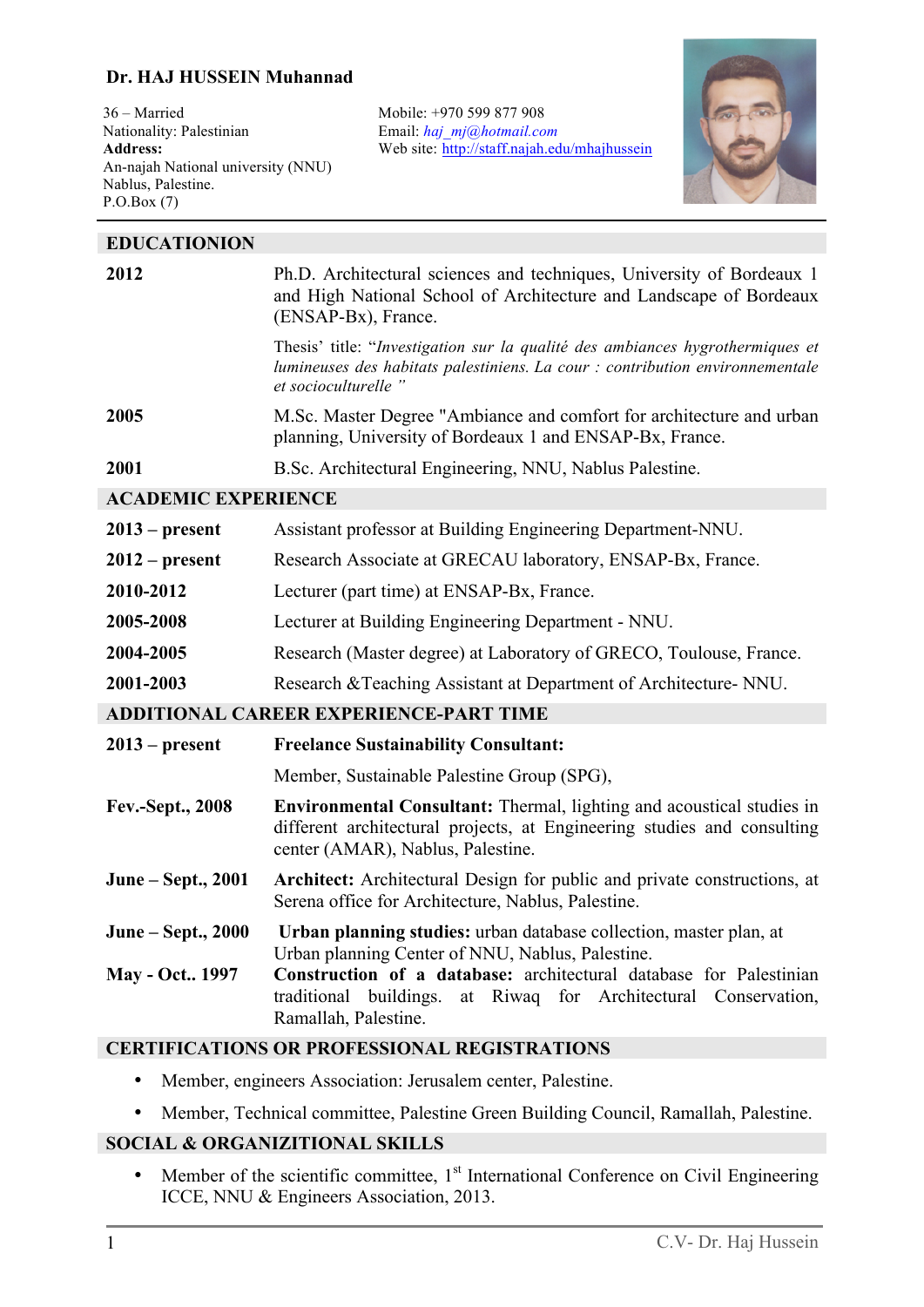- Member of the scientific committee,  $5<sup>th</sup>$  International Energy Conference, Engineers Association, 2014.
- Member, scientific committee, faculty of Engineering & IT, NNU, 2013-Present.
- Coordinator, Al-Maqdisi- partner-oriented research project, *Towards Zero Energy School in Palestine*, financed by the French government, Palestine. 2013-2015.
- Member, pilot committee, Environment, Energy, Sustainable development" (ARCUS-E2D2), France, 2014.

## **AWARDS**

- Best poster presentation award  $(1<sup>st</sup>$  place): Sustainable house in Palestine, International Conference on Renewable Energy: Generation and Applications (ICREGA'12), Al-Ain, United Arab Emirates, 2014
- PhD. Scholarship, French government, 2008.
- MSc. Scholarship, French government, 2003.
- Honorable mention, UNESCO and the municipality of Nablus, Urban & architectural design Competition for public spaces in the old city of Nablus, 2005.

## **COURSES TAUGHT**

- 
- 
- 
- Architectural design basics Energy efficient building
- 
- Building simulation
- Acoustics Thermal in building
- Integrated architectural design Sustainable Architecture (master level)
- Building Illumination Architectural Design Studio
	-
- Graduation project Environmental design studio (in France)

# **PUBLICATIONS**

- Hijazi I., Haj Hussein M. & Koenig R. "Enabling Geo-design: evaluating the capacity of 3D city model to support thermal design in building", *9th International 3DGeoInfo*, Dubai, UAE, 11-13 November 2014.
- Haj Hussein, M. & Semidor, C. "An Investigation into Luminous Comfort in the Summer Season of Palestinian Dwellings: Inhabitants' Point of View", AFE-CIE International Conference Towards a new century of Light, Paris, 15-16 April 2013.
- Haj Hussein, M., Barlet, A., & Semidor, C. "Socio-environmental dimensions in outdoor spaces of contemporary Palestinian housing". *Open House International Journal*, Vol.35, No.2, pp. 67- 76, 2010
- Haj Hussein, M. & Semidor, C. Design Strategies for Sustainable Housing in Palestine, case studies: Jericho and Nablus. *The 1st Built Environment Development Symposium: Real Estate and Housing Sustainability*. University of Dammam, Saudi Arabia. 25-27 October 2010.
- Haj Hussein, M., Barlet, A., & Semidor, C. The Significance and Usage of Contemporary Open Spaces In Housing Buildings: Inhabitants' Responses In Palestine. *ENHR2010 Conference* « European Network For Housing Research », Istanbul, Turkey, 4-7 July 2010.
- Haj Hussein, M., Barlet, A., & Semidor, C. Courtyard concept: A sustainable strategy for the future housing buildings in Palestine. *SAUD 2010*, Amman, Jordan, 12-14July 2010.